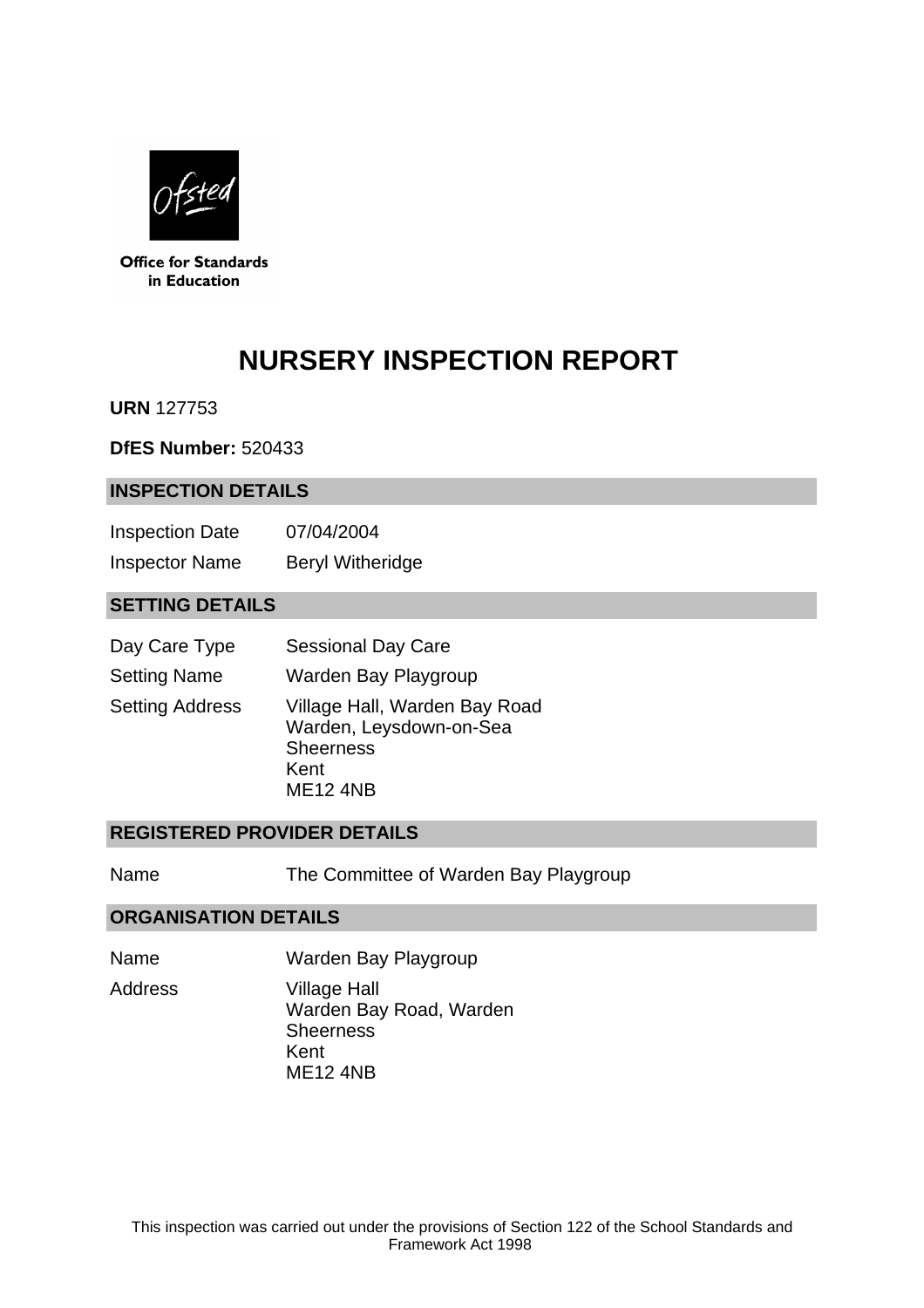## **ABOUT THE INSPECTION**

The purpose of this inspection is to assure government, parents and the public that the nursery education for funded three and four year old children is of an acceptable quality. Inspection of nursery education also identifies strengths and weaknesses so that providers can improve the quality of educational provision and help children to achieve the early learning goals (elgs) by the end of the Foundation Stage. This inspection report must be made available to all parents.

If the setting has been inspected previously, an action plan will have been drawn up to tackle issues identified. This inspection, therefore, must also assess what progress has been made in the implementation of this plan.

#### **Information about the setting**

Warden Bay Playgroup opened in 1995. It operates from one room in a village hall, in Sheerness. The pre-school serves the local area.

There are currently 30 children from 2 to 5 years on roll. This includes 4 funded 3-year-olds and 18 funded 4-year-olds. Children attend for a variety of sessions. The setting currently supports 3 children with special needs and no children who speak English as an additional language.

The group opens five days a week during school term times. Sessions are from 09.00 to 12.00.

There are six staff who work with the children. There are four staff with early years qualifications to NVQ level 2 or 3. There are two staff who are currently working towards a recognised early years qualification. The setting receives support from a teacher from the local Early Years Development and Childcare Partnership (EYDCP).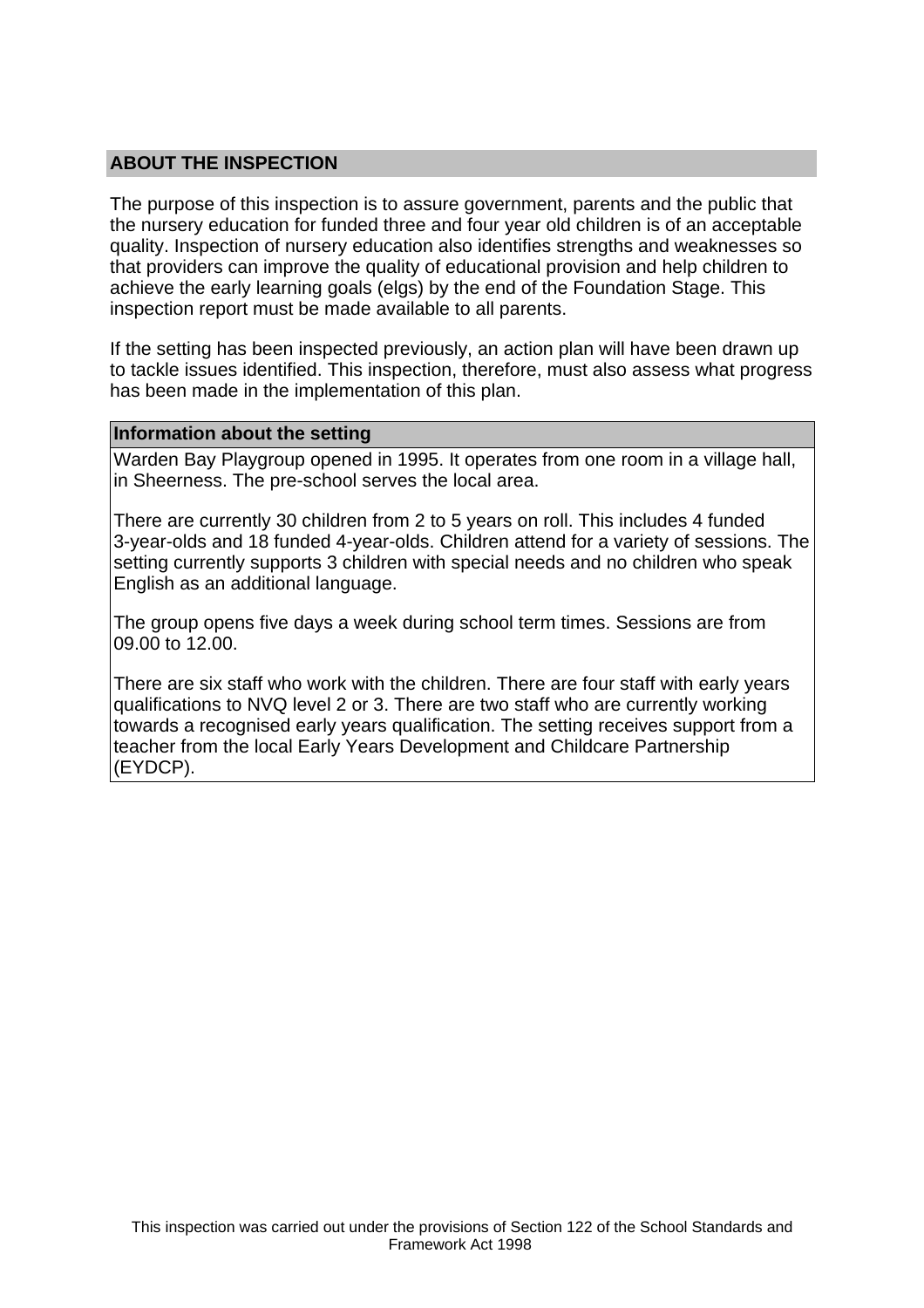# **INSPECTION OF THE NURSERY EDUCATION PROVISION FOR FUNDED THREE AND FOUR YEAR OLDS.**

## **How effective is the nursery education?**

Warden Bay Playgroup provision is acceptable and of good quality overall. Children are making generally good progress towards the early learning goals.

Teaching is generally good. Most staff show a good basic knowledge of how children learn and the early learning goals. Staff provide the children with good role models and they have a good relationship with the children. Staff know the children well. They work with children in small groups and allow time for one-to-one work. Staff use every opportunity to introduce new vocabulary and give explanations of new words or concepts. They provide children with a wide selection of activities, toys and equipment to meet their needs. The staff assess and evaluate the activities regularly. All staff are involved in the planning. The differing needs of three and four-year-olds and children's individual needs are not clearly identified in the planning.

Leadership and management is very good. The staff work together well as a team, supporting each other and the children. Staff have yearly appraisals, they are able to identify training needs and attend relevant courses. Staff meetings are held regularly and staff are able to discuss future learning needs of the children. Staff deployment is effective.

The partnership with parents is generally good. Parents are given regular newsletters to keep them up to date with what is happening in the group. Weekly plans are displayed on the parents' notice board but these are not always clear. Parents have access to their child's records and are able to talk to staff about their child's progress at any time, but there are no formal arrangements for staff to feed back to parents regarding their child's development. Parents can have an input into their child's future targets. Parents find staff friendly and approachable.

## **What is being done well?**

- Children's personal, social and emotional development is good. Children are confident and independent and form good relationships with staff and their peers.
- The staff teach the children by example and are good role models. Children know how to behave and understand what is acceptable and what is not.
- Staff work well together as a team supporting each other and the children.
- Partnership with parents is positive and parents are encouraged to come into the group and take an active interest in their child's progress.
- Children are confident communicators. They are able to use resources to act out every day activities and imaginary situations.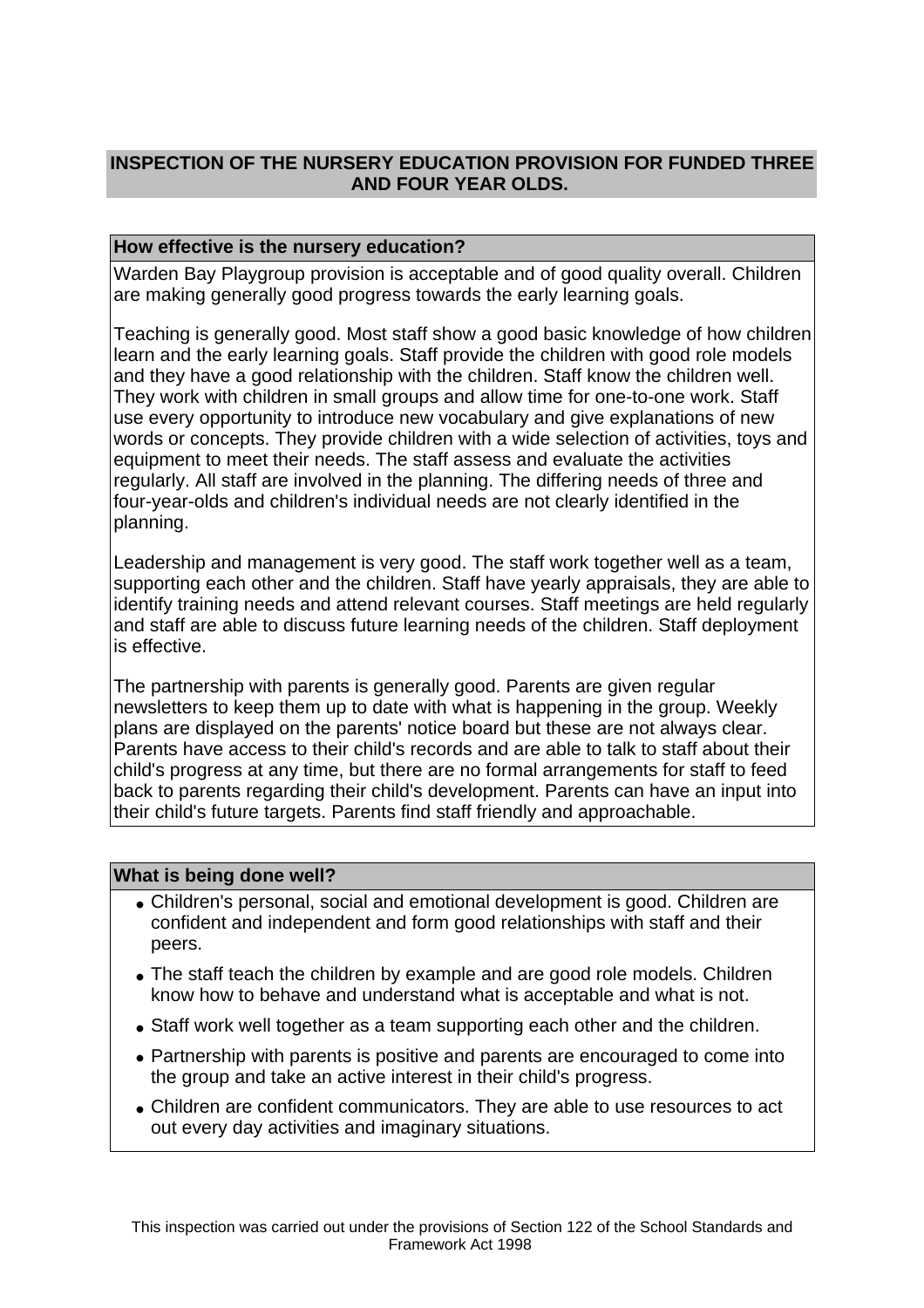## **What needs to be improved?**

- the arrangements for storytime, to enable all children to hear and enjoy the stories
- the opportunities for staff and parents to discuss the children's records
- • practical opportunities for addition and subtraction need to be more relevant to the children's understanding
- If the use of outdoor space
- the identification of children's individual learning needs in the planning.

#### **What has improved since the last inspection?**

At the last inspection the group were asked to provide more time in the programme for mathematics with practical activities that promote counting, use of number, problem solving and number operations and to use the existing assessment records to inform planning, base the planning on what children already know and what they need to learn next; particularly in language, literacy and mathematics. Staff have introduced new ways to discuss number. They have provided practical opportunities for problem solving, and evaluate and update plans and practices. Children are grouped by their stage of development, rather than age, when doing activities. However, plans may require changing to cater for individual children's needs, activities should have an intended learning goal and assessments should be kept up to date.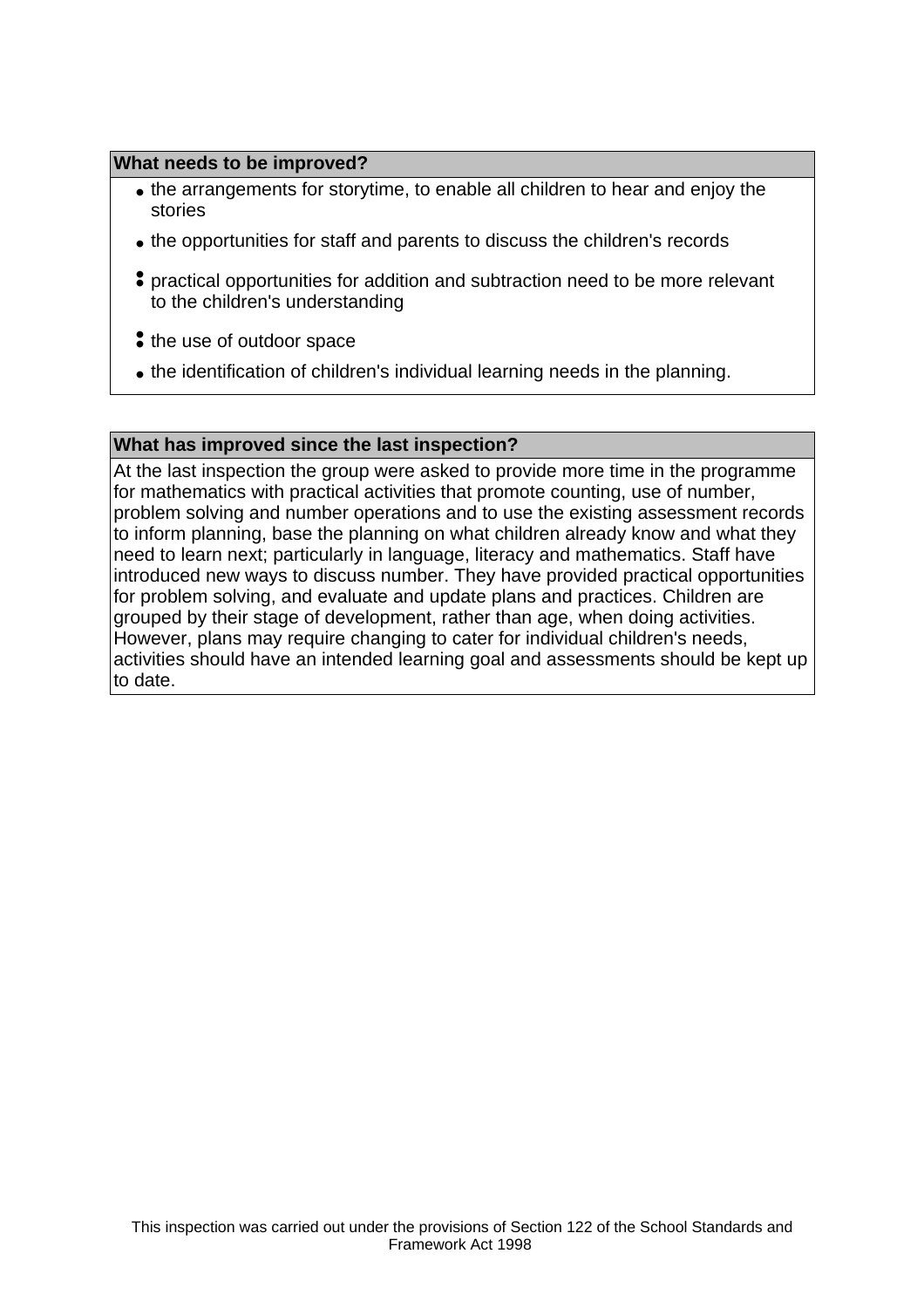# **SUMMARY OF JUDGEMENTS**

## **PERSONAL, SOCIAL AND EMOTIONAL DEVELOPMENT**

Judgement: Generally Good

Children are able to form relationships, take turns and play together in groups. There are good relationships between the children, their peers and the staff. The children's behaviour is good and they acknowledge the difference between what is right and wrong. Children show an interest and delight in their work and achievements. Children are not able to be totally independent or provide self care because of the building layout and lack of free access to toys and equipment.

# **COMMUNICATION, LANGUAGE AND LITERACY**

Judgement: Generally Good

Children are confident speakers. They learn to extend their language with the introduction of new vocabulary, sometimes using language other than English. Children are provided with opportunities for writing, mark making and reading. They are able to recognise letters and sounds. Four-year-olds are more able at identifying letters and sounds than most of the three-year-olds. The acoustics of the hall can be distracting at group story time making it difficult for children to concentrate.

# **MATHEMATICAL DEVELOPMENT**

Judgement: Generally Good

Children can count reliably up to 10; some 4-year-olds are capable beyond this. They are able to recognise written numbers. Number displays are at child height so they are able to see, touch and use the display. Staff encourage the children in the use of comparative and descriptive language. Children are able to describe shape, size and quantity. They can recreate patterns. Practical opportunities for addition and subtraction are not always relevant to the children's understanding.

# **KNOWLEDGE AND UNDERSTANDING OF THE WORLD**

Judgement: Very Good

Staff provide opportunities for children to learn about the natural world. Activities are planned which allow the children to explore the world around them and to learn about how others live. Children are able to visit the local area and learn about living things. Staff provide play opportunities for children to think about the health and welfare of others.

## **PHYSICAL DEVELOPMENT**

Judgement: | Generally Good

Children are confident and move with control and co-ordination; they have a good sense of space. They use the space well and show a good awareness of each other. They are able to use large and small equipment with increasing control and ability. There is limited use of the outdoor space.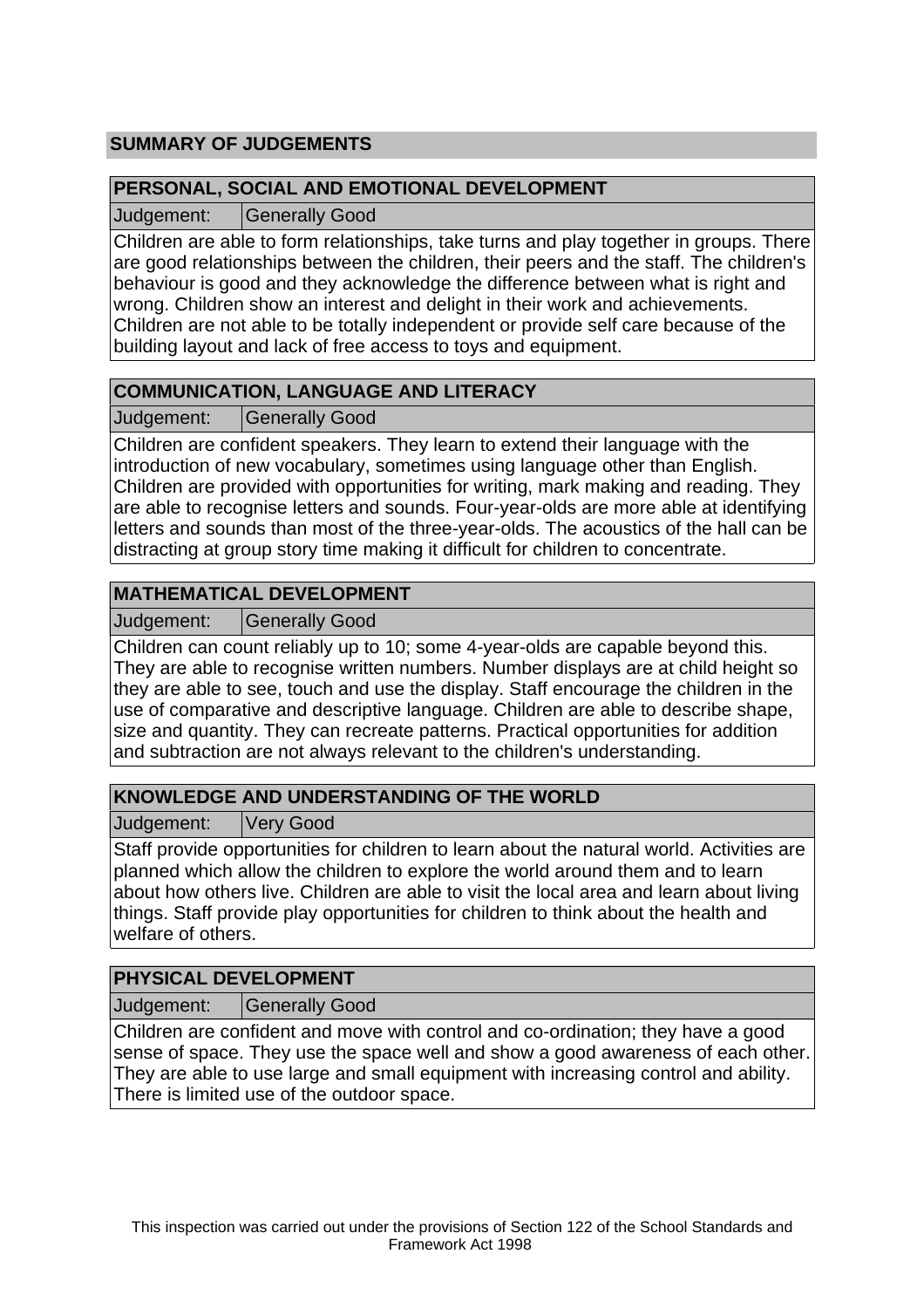# **CREATIVE DEVELOPMENT**

Judgement: Generally Good

Children are able to explore media and materials and show a pride in their achievements. They use their imagination well, especially four-year-olds in role-play. Children are able to communicate and share their ideas. They are able to respond to what they see, hear, touch and feel. There is a minimal amount of messy play such as sand, water and clay because of the limited use of the outside play area.

**Children's spiritual, moral, social, and cultural development is fostered appropriately.**